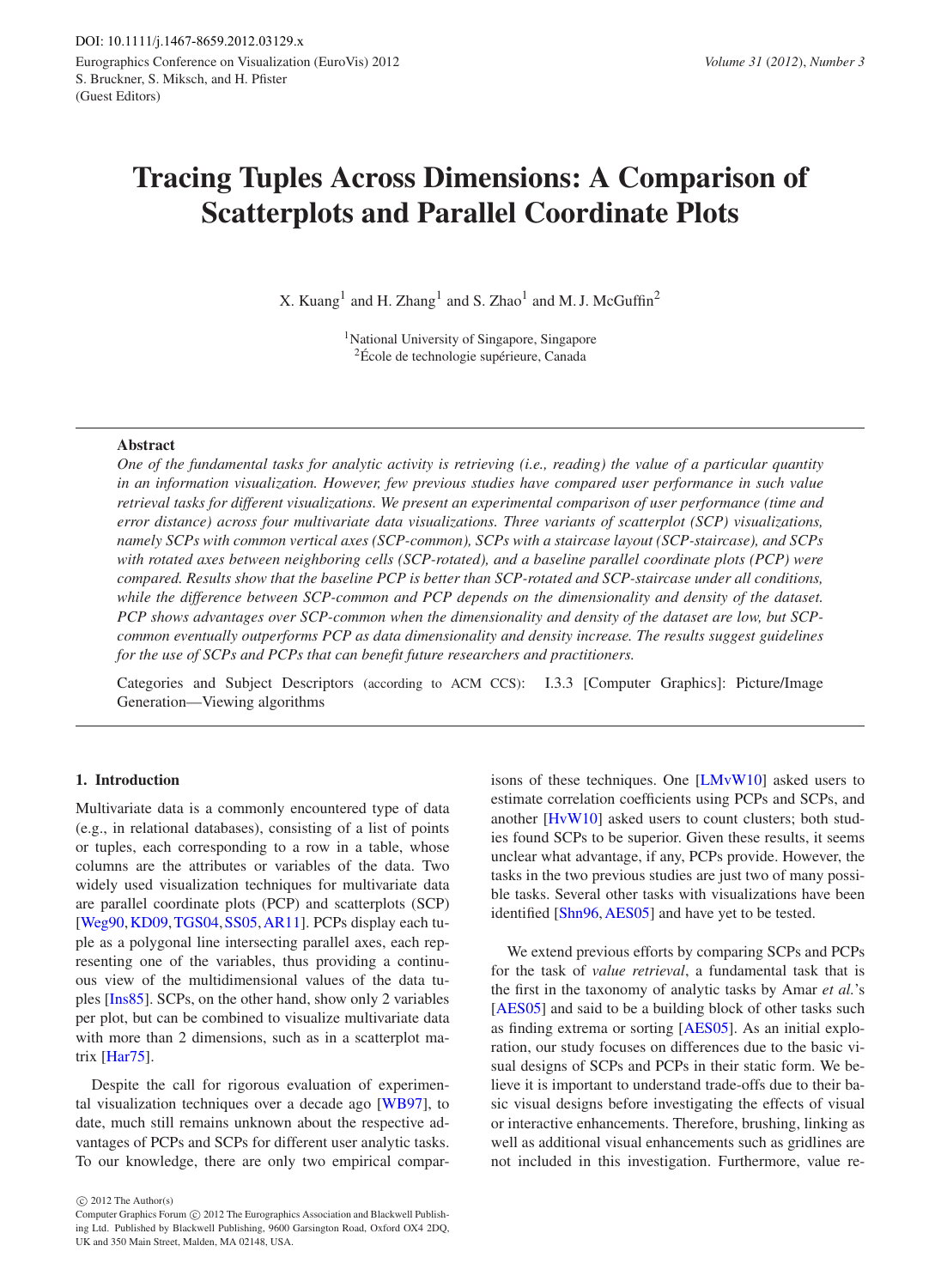trieval by visual scan is commonly performed in practice since it is an integral component of many higher-level tasks in which explicit clicks would be inappropriate.

We conducted two controlled experiments involving four visualization techniques: three SCP variants (SCP-common, SCP-rotated, and SCP-staircase) and the baseline PCP, on datasets of varied dimensionalities and densities. It was found that SCP-rotated and SCP-staircase are not suitable for value retrieval. PCP and SCP-common yield better performance and are preferred by participants, but each is suited for different scenarios: PCP is better at low dimensionality and low density, while SCP-common is better in the opposite case. Increasing dimensionality seems to only affect performance with PCP, not SCP-common. Increasing density, while affecting both visualizations, has a stronger effect on PCP than SCP-common. Such differences are likely due to the different value retrieval strategies adopted by users and the different visual encodings of data tuples in the two visualization techniques (points versus lines). These results may be used by researchers and practitioners to better understand the differences between PCPs and SCPs, and to promote their appropriate use in the future.

## 2. Related Work

Two aspects of previous research are related to our study: variants and hybrids involving scatterplots and parallel coordinate plots, and their comparisons.

A single SCP depicts two variables, and is thus insufficient for multivariate data. The scatterplot matrix (SPLOM) [Har75] shows every possible pairing of variables with multiple SCPs. Other variants with multiple SCPs have been proposed  $[QCX^*07, VMCJ10]$  that show a subset of the SCPs in a SPLOM, arranged with various layouts. Qu *et al.* [QCX∗07] showed a row of SCP cells, where consecutive SCPs have an axis in common that is rotated (a technique we call SCP-rotated). These SCPs correspond to cells that are adjacent to the diagonal in a SPLOM. Viau *et al.* [VMCJ10] consider rows of SCPs taken directly from a SPLOM, in which all the SCPs of the row have the same vertical axis (a technique we call SCP-common), privileging the variable along the shared, vertical axis. Viau *et al.* [VMCJ10] also presented a novel "staircase" arrangement (we call SCPstaircase), where adjacent SCPs share a common axis.

Parallel coordinates [Ins85] lend themselves naturally to multivariate data due to their inherently multidimensional design. Research into PCP variants has examined the use of curves instead of polylines [The00], variations in colors and transparency, and animation for line disambiguation, as surveyed by Holten and van Wijk [HvW10]. Qu *et al.* [QCX∗07] have extended PCPs with S-shaped axes to indicate wind direction. Artero *et al.* [AdOL04] proposed an interactive PCP variant.

Hybrid visualizations that combine SCPs and PCPs have

included embedding SCP cells between PCP axes [HvW10], scattering points along curves between PCP axes [YGX<sup>\*</sup>09], the parallel scatterplot matrix [VMCJ10], and highly flexible custom visualizations integrating SCPs and PCPs [CvW11].

In contrast to the many variants and hybrids of SCPs and PCPs, and evaluation within PCP variants [HLKW12], comparisons between these two families of visualizations have been rare. Li *et al.* [LMvW10] found SCPs to be significantly superior to PCPs for judging correlation coefficients. Holten and van Wijk [HvW10] compared cluster identification performance over several PCP variants, and found that the PCP variant with embedded SCPs significantly outperformed other variants, implying that SCPs hold an advantage over PCPs. Our work extends these previous studies by comparing performance in value retrieval with PCPs and three variants of SCPs.

# 3. Experiment Design

We conducted two controlled experiments to compare SCP and PCP visualizations. The next few subsections first describe aspects common to both experiments.

# 3.1. Task

We define a "value retrieval" task [AES05] in the context of multivariate data: given the numerical value of one attribute of a data tuple, find the numerical value of another attribute of the same data tuple. Value retrieval is a common, fundamental user analytic task. For example, if a user wants to find the average mileage for a car with 230 horsepower in a multivariate visualization, s/he may first locate the horsepower axis and find a data tuple corresponding to 230 horsepower, and then trace the tuple to the mileage axis and read its value off that axis. In general, it is possible for some axes to correspond to categorical (such as car brands) or ordinal (such as degree of satisfaction) variables, however our study focuses on the most general case: quantitative variables.

#### 3.2. Independent Variables

Our experiments involved three independent variables: visualization technique, data dimensionality, and data density.

#### 3.2.1. Visualization Technique

PCPs have a single straightforward layout (Figure 1:(a)). SCPs, in contrast, afford many different layouts. The aforementioned full SPLOM shows all pairings of variables, so its space utilization is quadratic with the number of variables. PCPs, however, have space requirements linear with the number of variables. A fair comparison requires all techniques occupy the same space. Therefore, we evaluated three SCP variants with linear space requirements: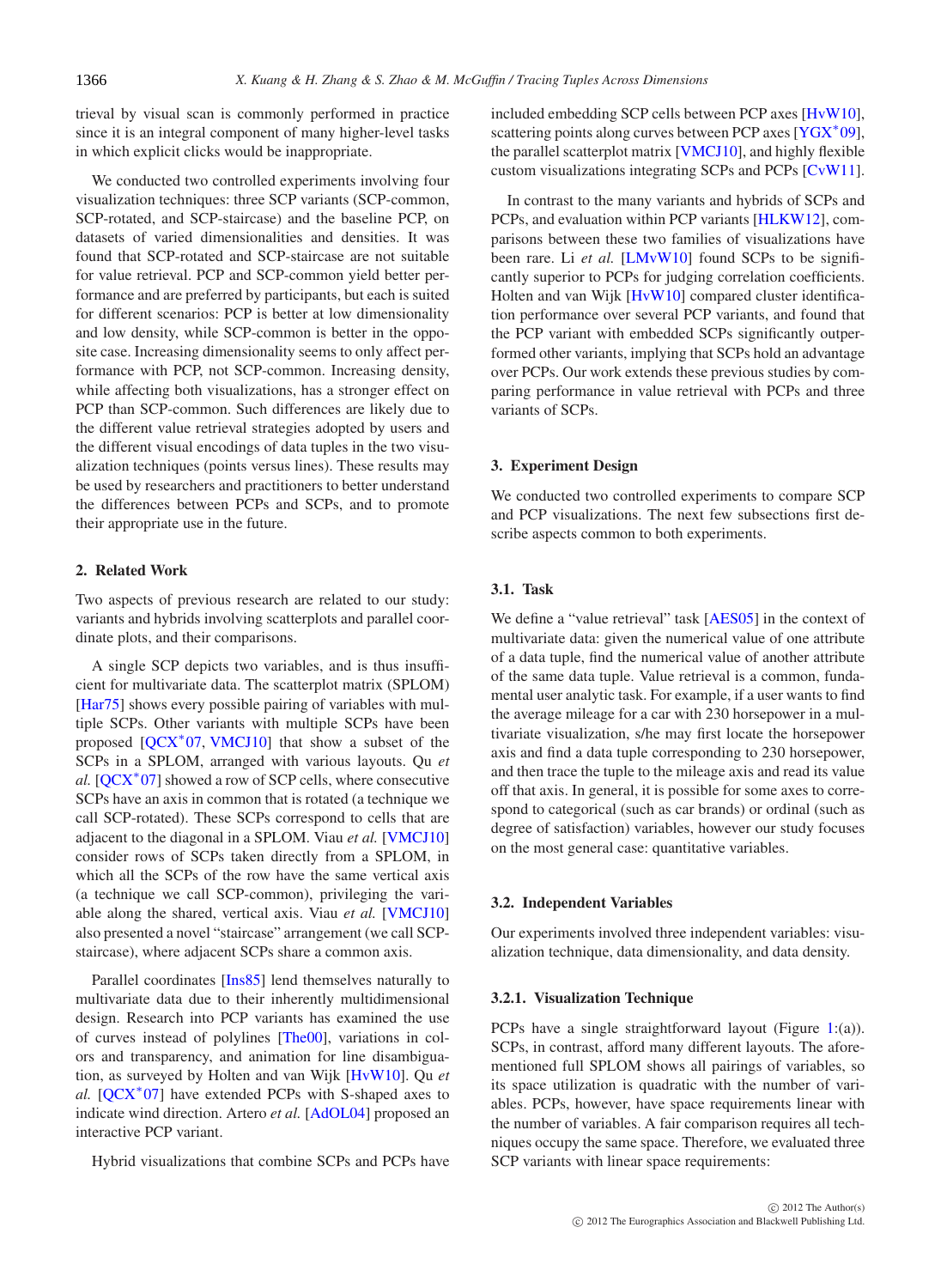

Figure 1: *The four evaluated techniques (a). Baseline PCP; (b). SCP-common; (c). SCP-rotated; (d). SCP-staircase.*

- 1. SCP-common: a row of SCPs taken from a standard SPLOM. SCP-common has the advantage of having a common and aligned vertical axis for all its individual cells (Figure 1:(b)).
- 2. SCP-rotated: a row of SCPs formed from the SCPs adjacent to the diagonal of a SPLOM (Figure 1:(c)).
- 3. SCP-staircase: adjacent SCPs in this layout have a common and aligned axis (Figure 1:(d)).

As shown previously [VMCJ10], PCPs and each of the above SCP variants require  $O(NL^2)$  space, where *L* is the length of the axes, and *N* is the number of variables.

# 3.2.2. Data Dimensionality and Density

Two important characteristics of a multidimensional visualization are the dimensionality of the data, and the density of tuples (number of tuples per unit display area). Since both characteristics may affect the difficulty of value retrieval, they were both varied in our experiments.

Following Li *et al.* [LMvW10], we conducted a pilot study with five participants (1 female, 4 males) to identify the feasible range of data density for each visualization technique. We fixed the size of cells in the visualizations to be

49  $\text{cm}^2$ . For each visualization technique, participants tried to finish value retrieval tasks with datasets of increasing densities, starting at 5 tuples per cell with increments of 5 tuples, until they found it too difficult to complete the trials and gave up. We recorded the number of tuples each participant completed just before giving up as the maximum tolerance.

On average, the maximum tolerance for density was 50 tuples for SCP-common, 35 tuples for SCP-rotated, 30 tuples for SCP-staircase, and 45 tuples for PCP, suggesting that users are less frustrated with SCP-common and PCP when they are dealing with dense datasets.

Since reported densities in different studies may have different units, we must normalize to standard units (tuples/cm<sup>2</sup>) to allow for comparisons. The densities of 10, 20, 30, and 40 tuples in a cell of 49  $\text{cm}^2$  correspond to 0.20 tuples/cm<sup>2</sup>, 0.41 tuples/cm<sup>2</sup>, 0.61 tuples/cm<sup>2</sup>, and 0.81 tuples/cm<sup>2</sup>, respectively. In previous work [LMvW10], the densities used were 10, 40, 160 tuples displayed in a 24 cm  $\times$  26cm area, which is equivalent to 0.016 tuples/cm<sup>2</sup>, 0.064 tuples/cm<sup>2</sup>, and 0.26 tuples/cm<sup>2</sup>, respectively. In comparison with Li *et al.*'s [LMvW10], our densities are higher in terms of tuples/ $\text{cm}^2$ , but lower in terms of total number of tuples. Because our experiment displays multiple plots to participants, we cannot have the same number of tuples as Li *et al.*'s [LMvW10] previous experiment without increasing their screen density even more, thus our chosen values are a compromise. For convenience, we use "tuples" instead of tuples/ $\text{cm}^2$  to refer to density in the rest of the paper.

#### 3.3. Dependent Variables

Two dependent variables, completion time and error distance, were used to measure user performance.

*Completion time*, in milliseconds, is measured from the appearance of the task stimuli on the screen to the moment the user hit a key to indicate that s/he has found the answer. Note that the time spent on typing in the exact numerical value is not counted in completion time. This is because we intended to prevent the input time from contaminating the raw result for value retrieval.

*Error distance* is measured as the absolute difference between the actual target value and participant's input. For example, if the actual value for a tuple on the target axis is 15, but the participant keys in 10, the error distance would be  $Abs(10-15) = 5$ . The smaller the error distance, the better the accuracy it is. We chose the continuous scale of error distance instead of a Boolean category of hit and miss to measure the errors, in favor of its added level of details.

## 3.4. Apparatus

Two iMac11,3 computers with 2.7GHz quad-core Intel Core i5 processors running on OS X Lion were used for the experiment. Each computer was equipped with a standard mouse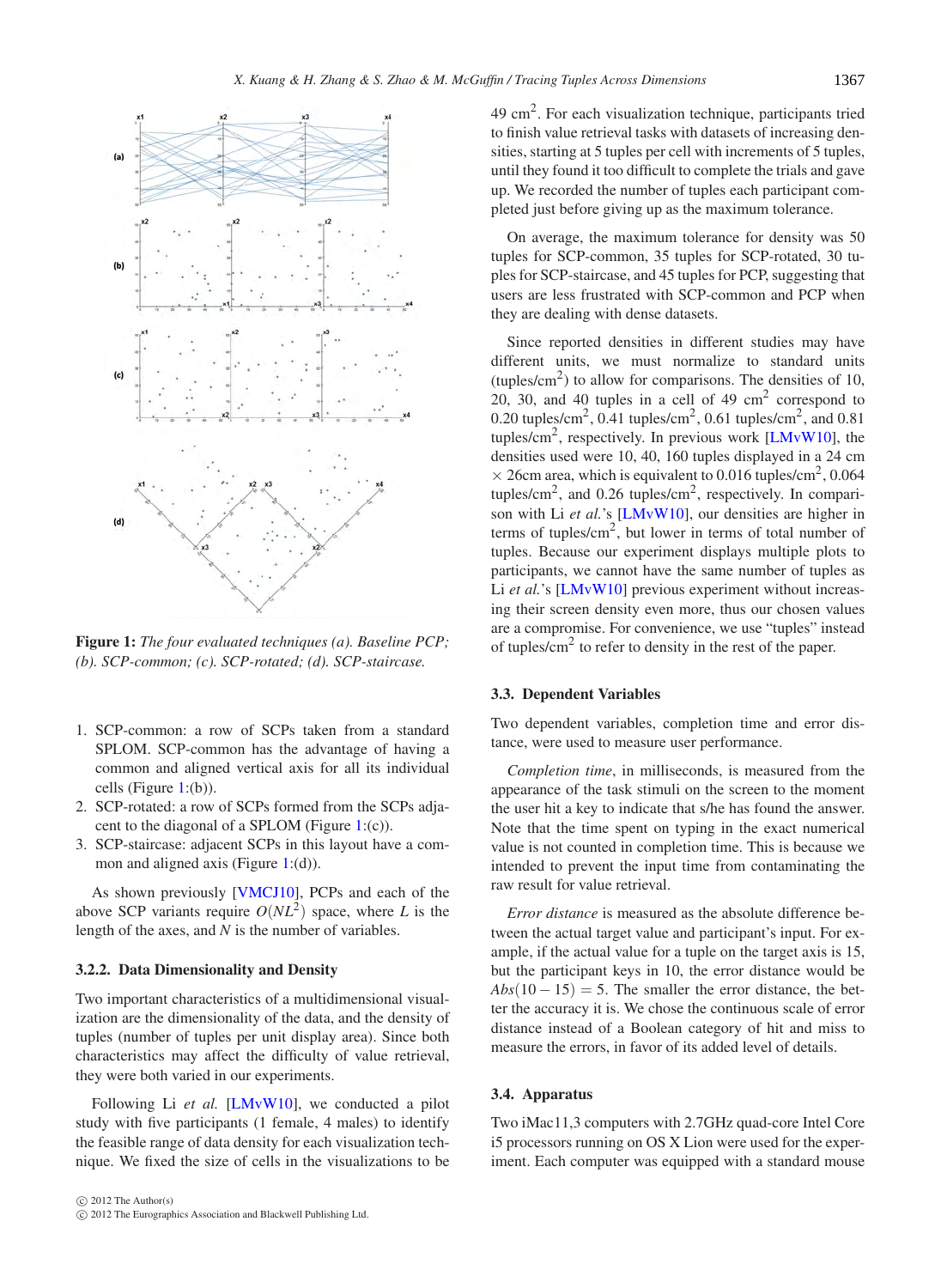

Figure 2: *The stimuli used in the experiment. 1) Basic experimental information: trial number, time spent on the current trial, and task description; 2) the red* × *indicating the value for the tuple of interest; 3) the highlighted target axis.*

and keyboard. The display size was 27 inches (597.73mm by 336.22mm), 2560 by 1440 pixels, corresponding to a pixel pitch of 0.233mm. The experiment software was implemented in JavaScript with Protovis† and run in Firefox browser version 8.0.1 in full screen mode.

# 3.5. Stimuli

Figure 2 illustrates an example of stimuli used in the experiment. The top of the screen displays information about the current trial: number, time spent, and task description (e.g. for an N dimensional dataset, it shows "with the highlighted  $X1$  value, what's the corresponding  $X_N$  value?"). Just below this is the main experimental area in which the data and the visualization techniques are displayed.

*Cell size:* To fully utilize the screen estate while allowing the participants to simultaneously view the maximum number of dimensions without scrolling, each plot cell has a fixed length of 70mm, which translates to 300 pixels in our display configuration. This allows a maximum of 8 dimensions to be comfortably displayed (e.g.  $300 \times 7 = 2100$  pixels for the 7 scatterplots  $+ 50 \times 6 = 300$  pixels for the 6 visible gaps of 50 pixels each between adjacent scatterplots + spaces before and after the first and last scatterplot).

*Tuple size and color:* The data tuples in SCP are visualized using points of 4-pixel radius; for PCP, each data tuple is represented using a line of 1 pixel in width, both rendered with anti-aliasing. Based on our observation, these are the minimum data tuple sizes for participants to comfortably recognize under the current screen resolution. All data tuples are displayed in blue. All axes, numeric labels, and tick marks on the axes are in black. The value for the target data tuple is highlighted in red on the corresponding axis.

*Stimuli generation:* Data tuples are generated randomly with uniform distribution along each dimension according to the density requirement. The numeric values of all data tuples are integers between 0 and 50. This range is fixed for all axes across all conditions and techniques so that it can serve as a constant. To avoid possible ambiguity of multiple data tuples having the same value as the highlighted tuple (in which case the users are unable to determine the tuple to trace from), when choosing the target tuple, we purposely avoid those with neighbors that are closer than 8 pixels or equivalently 1.9mm on all dimensions.

## 3.6. Procedure

Prior to the experiment, each participant was introduced to the visualization techniques and the value retrieval task. They were also instructed to finish the trials as quickly and accurately as possible while not using any visual aid (mouse cursor, finger, ruler, pen tip, etc.) other than their eyes. They were also informed that there is no ambiguity in the highlighted value.

A training session familiarized the participants with the techniques. They were instructed to continue practicing until they were fully comfortable with the value retrieval tasks with each technique before starting the main experiment.

For each trial in the main experiment, upon determination of the numeric value on the target axis, the participants were expected to hit the space bar, after which the timer is stopped and the visual stimuli is masked. The participants are then required to take their time to key in the numeric value in the provided input box. The visual stimuli were masked to prevent participants' visual residue from affecting their responses, which should not change after hitting the space bar.

Considering the switch between different techniques may result in relative longer response time to readapt, a pop-up window is shown whenever there is a change in techniques between the trials to remind the participants and to facilitate mental adjustment between different techniques. Upon finishing all the trials in the official session, the participants were invited to a brief interview to collect their subjective opinions. Their responses were audio recorded with their consent.

## 3.7. Result Analysis Method

Both experiments used the within-subject design involving three independent variables: technique, density, and dimensionality. Data were analyzed using factorial Repeated-Measures ANOVA, with significance level of  $\alpha = .05$ . Mauchly's test was used to verify the assumption of sphericity. Pairwise comparisons for the main effects of different variables were corrected using Bonferroni adjustments.

# 4. Experiment 1

This first experiment is to provide an overall understanding of the performance differences among the four techniques and to identify the winning techniques.

<sup>†</sup> http://mbostock.github.com/protovis/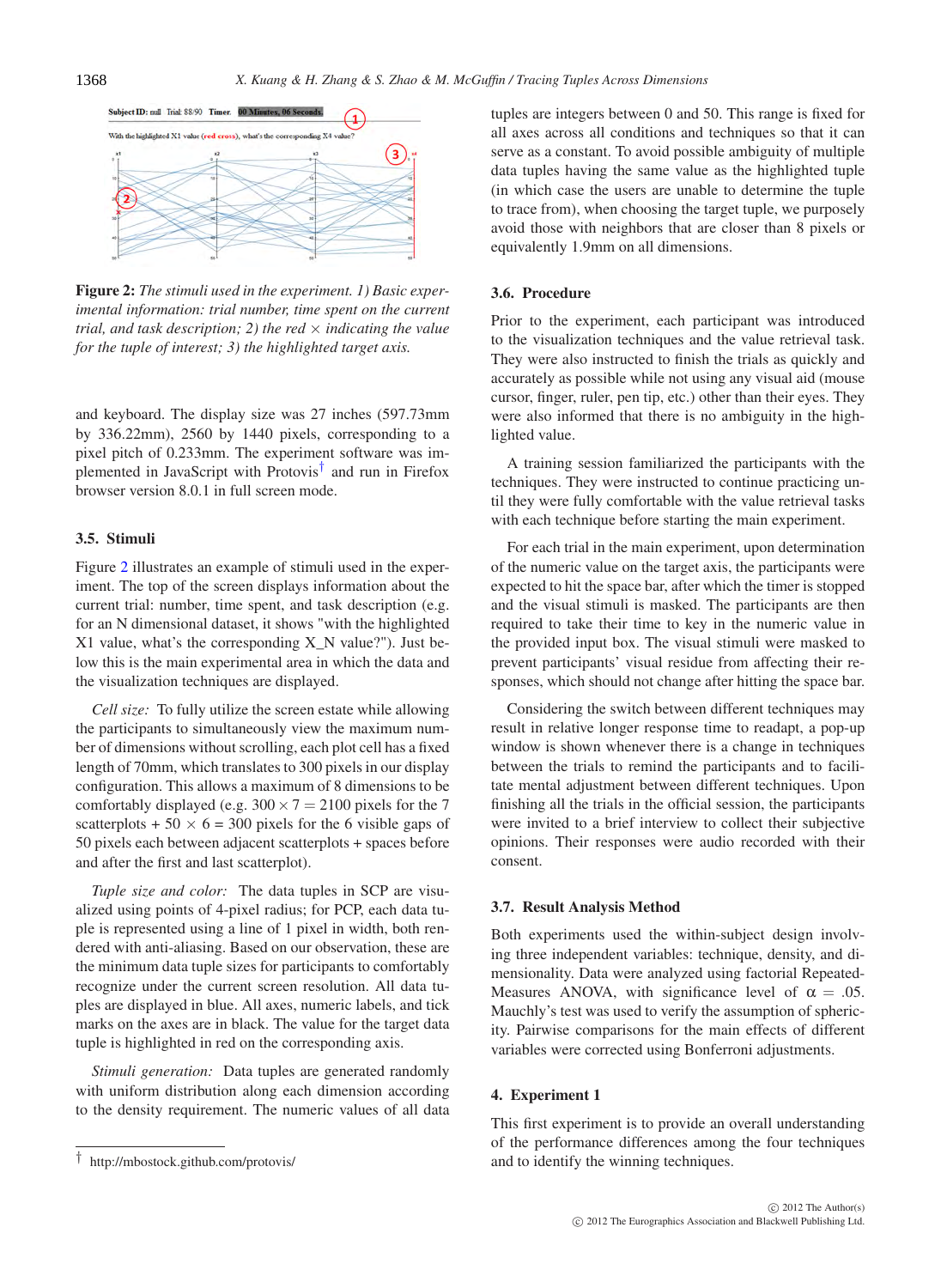Participants: 12 participants, 5 females and 7 males aged 20 to 25 years, from the university community, volunteered for the experiment. All participants had seen and used 2D SCP before, but none had experience with either PCPs or one of the SCP variants on multivariate data.

Experiment setup: Techniques were counterbalanced using balanced Latin Square. Participants were randomly assigned to four groups of three participants each.

For each technique, participants perform 3 trials in each of the three different data densities: 10, 20, and 30 tuples.

Within each technique and dimension combination, participants perform the trials in three different dimensions (2D, 4D, 6D). Presentation order of the dimensions and densities is both from easy to hard, (i.e., 2D, 4D, 6D for dimensions, and 10-tuple, 20-tuple, 30-tuple for densities) to allow participants to ease gradually to more difficult conditions. Note that since the main purpose of this experiment is to obtain an overall picture for the performance differences among the four techniques, we only counterbalanced the main factor, technique, in this first experiment.

After training, each participant performed the entire experiment in one sitting, including breaks, and post questionnaires in approximately 1 hour. In summary, the design was as follows (excluding trainings): 12 participants  $\times$  4 visualization techniques (PCP, SCP-common, SCP-rotated, SCPstandard)  $\times$  3 levels of data dimension (2D, 4D, 6D)  $\times$  3 levels of data density (10 tuples, 20 tuples, 30 tuples)  $\times$  3 repetitions of trails = 1296 trials in total.

## 4.1. Results

For experiment 1, we focus on revealing the overall performance for the four techniques. With regards to the main effect of the techniques, Mauchly's test verified the assumption of sphericity has been met in both error distance (*p = .119*) and completion time (*p = .057*) analysis.

# Error Distance

Figure 3:(a) shows the average error distance of each technique. Repeated-measures ANOVA tests suggest that there is a significant main effect of the technique  $(F_{(3,33)} = 22.34,$  $p < .001$ ,  $\eta^2 = .67$ , observed power = 1.0).

For reporting the results in pairwise comparison among these four techniques, we use "[]" to enclose techniques with comparable performance  $(p > .05)$  and ">" to indicate the technique on the left of the operator is significantly better than the technique on the right side ( $p < .05$ ). The relative accuracy performance relationship among the four technique is [PCP (0.98), SCP-common  $(2.7)$ ] > [SCP-rotated  $(5.04)$ ]  $>$  [SCP-staircase (7.31)].

#### Completion Time

Figure  $3:$ (b) shows the average completion time with standard errors for the four techniques. Similar with the error



Figure 3: *The average error distance (left) and completion time (right) with standard error bars among four techniques*

distance, it shows that both PCP and SCP-common techniques are better than the SCP-rotate and SCP-staircase (*p < .05*).

Repeated-measures ANOVA tests suggest that the four techniques have significant difference in the completion time of tracing tuples across dimensions  $(F_{(3,33)} = 27.83, p <$ *.001*,  $\eta^2$  = .717, with an observed power = 1.0). Post hoc tests further indicate the differences and ordering among the four techniques as [PCP  $(8.99s)$ , SCP-common  $(12.02s)$ ] > [SCP-rotated (18.58s), SCP-staircase (17.93s)].

#### Experiment 1 Summary

Comparing error distance and completion time among the four techniques, PCP and SCP-common are clearly the two better techniques. Both SCP-rotated and SCP-staircase are not suitable for value retrieval tasks, taking significantly longer time and are more error-prone.

Furthermore, the subjective feedback of both SCP-rotated and SCP-staircase is consistent with the quantitative results: 6 out of 12 participants ranked the SCP-staircase as the least preferred technique while the other half ranked SCP-rotated as the least preferred one. The reported reason for disliking SCP-staircase is the difficulty in tracing tuples across nonhorizontal lines. The 45-degree tilted cells require the participant to *"tilt the head to see* (through imagined projection) *the correct value"*. This is not only *"more tiring"*, but also *"more difficult to judge whether two points are on the same level"*. To many participants, such combined difficulties are so discouraging that they *"gave up after a while"*.

While fatigue and perceptual difficulties caused by tilting are the main reasons for participants to dislike SCPstaircase, the difficulty in using SCP-rotated was reported to have a different reason. In SCP-rotated, to trace a tuple from one cell to another, it requires the following set of actions: find the target data tuple based on the value marked on the first axis, read the value of that tuple on the second axis, remember that value and locate that value on the same axis in the adjacent cell, and find the tuple in the adjacent cell with that value. As reported by one participant, *"you have to always find and remember the value on the axis to move to the next cell* (plot). *This is too much work when the number of dimensions increases"*.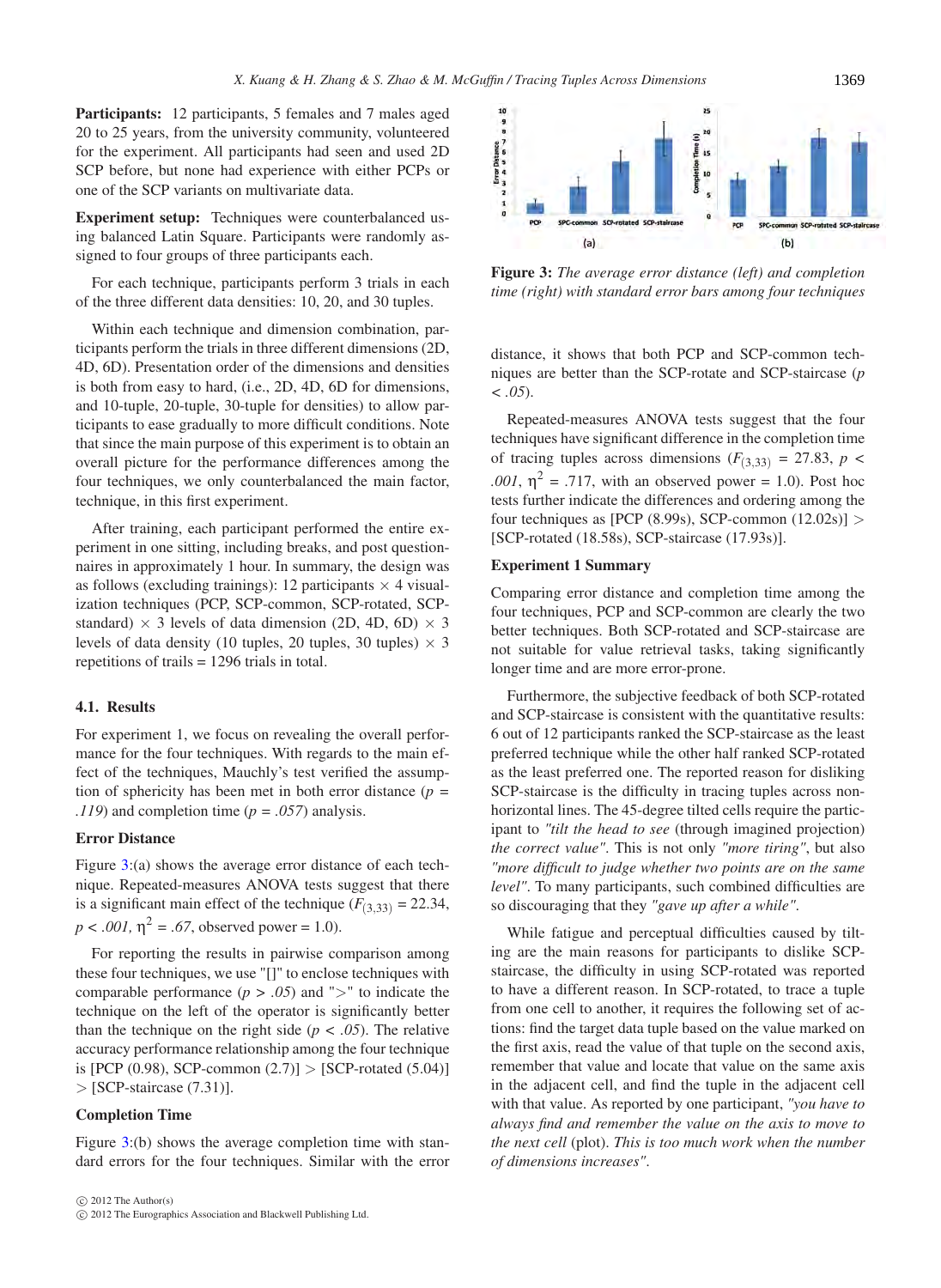

Figure 4: *The average completion time among four techniques under varied data dimensions and densities.*

While no significant overall performance differences are found between PCP and SCP-common, a further breakdown of the results (Figure 4) struck us with several interesting phenomena.

It is observed that in the 2D case, the performance difference between PCP and SCP-common is small. As the number of dimensions increases to 4, PCP seems to have advantages over SCP-common in all three densities. As the number of dimension increases to 6D, we found that PCP seems to have an advantage over SCP-common in the 10 tuple density case, but becomes inferior to SCP-common in the 30-tuple density case.

While PCP seems to have comparable overall performance with SCP-common, fine-grained investigation revealed that there are differences under different conditions. PCP seems to have advantages over SCP-common when density and dimension are low, but this advantage diminishes as dimension and density increase, indicating the strategy and cost for retrieving values for the two techniques are likely to be different.

## 5. Experiment 2

1370

In experiment 1, we identified PCP and SCP-common as the two winning techniques for value retrieval. In experiment 2, we attempt to further investigate the influence of dimensionality and density on these two techniques. While not counterbalancing dimensionality and densities were less of a concern in experiment 1, proper counterbalancing is needed for both factors in this experiment as they become the focus of the study. Furthermore, in experiment 1, we learned that both techniques have similar performance in the 2D condition, but as the dimensionality and density increase, greater performance differences seem to emerge. This motivated us to use both higher dimensionality and density conditions in the second experiment.

Participants: 18 participants, 7 females and 11 males, aged between 20 to 30 years, from the university community, volunteered for the experiment. None had participated in experiment 1. All participants had seen and used 2D SCP before, but none had experience with either PCPs or one of the SCP variants with multivariate data.

Experiment setup: Similar to experiment 1, a withinsubject design was used. However, instead of only counterbalancing the technique, all three factors (technique, dimensionality, and density) are counterbalanced. The technique, with only two levels (PCP and SCP-common), is fully counterbalanced. The dimensionality and density both have three levels (4D, 6D, 8D for dimensionality and 20-tuple, 30-tuple, 40-tuple for density), were counterbalanced using Latin Square.

Combining the 2 techniques with 3 different order sequences in dimensions and with 3 different order sequences in density leads to 18 arrangements of the three factors  $(2 \times 3 \times 3 = 18)$ . Participants were randomly assigned to one of the 18 experiment arrangements. For each of the technique, dimensionality, and density combination, participants were asked to perform 5 randomly generated trials.

The flow of the experiment procedure is exactly the same as experiment 1. Each experiment session took approximately 1 hour. The design of experiment 2 can be summarized as follows (excluding trainings):

18 participants  $\times$  2 techniques (PCP, SCP-common)  $\times$  3 dimensions (4D, 6D, 8D)  $\times$  3 densities (20 tuples, 30 tuples, 40 tuples)  $\times$  5 trials for each technique, dimension, density combination = 1620 trials in total.

# 5.1. Results

For experiment 2, we counterbalanced all three independent variables (e.g. technique, density, and dimensionality). Mauchly's tests verified that the assumption of sphericity have been met for the main effects and interaction effects of these variables we mentioned as follows ( $p > .05$ <sup>‡</sup>. The observed power for all significant effects were above .80.

# Error Distance

Overall, the repeated-measures ANOVA tests revealed no significant differences between techniques (*p = .436*). However, there were significant main effects in both dimensionality  $(F_{(2,34)} = 6.124, p < .01, \eta^2 = .265)$ , and density  $(F_{(2,34)} = 6.124, p < .01, \eta^2 = .265)$  $= 10.637, p < .001, \eta^2 = .385$ .

Furthermore, Post-hoc comparison (Bonferroni correction) on dimensionality showed the ordering and differences among the dimension and density conditions to be [4D  $(1.44)$ ] > [6D (2.85), 8D (2.48)] and [20 tuples  $(1.18)$ ] > [30 tuples (2.59), 40 tuples (2.99)], respectively. These results are less surprising as the error distance is likely to increase as the dimensionality and density increase (as the task becomes more difficult).

<sup>‡</sup> Note that technique has only 2 levels, so the Mauchly's test does not apply.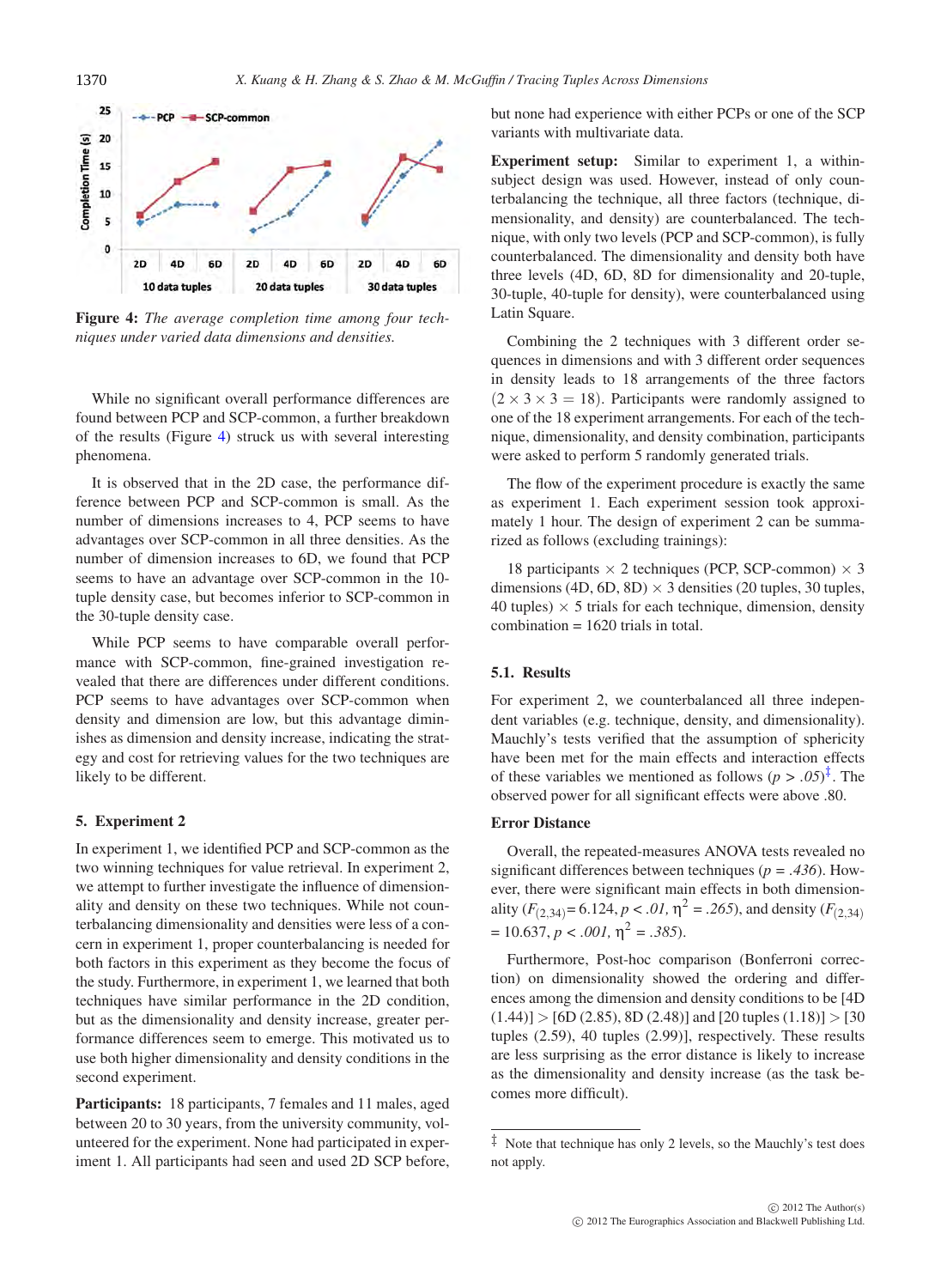

**Figure 5:** *The interaction effect for technique*  $\times$  *density (left) and technique* × *dimension (right) in terms of error distance.*

However, we found a number of significant interaction effects. There were a significant Technique  $\times$  Density interaction  $(F_{(2,34)} = 7.05, p < .01, \eta^2 = .293)$ , and a Technique  $\times$ Dimension interaction  $(F_{(2,34)} = 10.81, p < .001, \eta^2 = .389)$ . These interaction effects contain key information for us to reveal the relationship among these factors. Figure 5 shows the interaction effects for Technique  $\times$  Density (left) and Technique  $\times$  Dimensionality (right).

We found that for SCP-common, the error distance is relatively stable as dimensionality and density changes, but in PCP, the error distance dramatically increases as the dimension or density increases.

# Completion Time

Overall, there are significant main effects on techniques  $(F_{(1,17)} = 9.79, p < .01, \eta^2 = .365)$ , dimensionality  $(F_{(2,34)}$  $= 64.17, p < .001, \eta^2 = .791$ , and density  $(F_{(2,34)} = 42.98, p$  $< .001$ ,  $\eta^2 = .717$ ).

Post-hoc (Bonferroni correction) comparison on dimensionality and density finds the following relationship among different levels:  $[4D (13.62s)] > [6D (18.37s), 8D (19.30s)]$ for dimensionality and  $[20 \text{ tuples } (13.50s)] > [30 \text{ tuples }$  $(17.50s)$ ] > [40 tuples  $(20.29s)$ ] for density. Just like the observations we made with error distance, the significant effects found in dimensionality and density are expected as the completion time is likely to increase as the dimensionality and density increase.

However, the significant effect found in technique is somewhat surprising as it differs from what we got from experiment 1. In experiment 1, we found that the completion time is comparable  $(p > .05)$  between the two techniques with PCP (8.99s) being slightly quicker than that of SCP (12.02s), but experiment 2 tells an almost opposite story, as PCP-common is significantly slower than SCP-common. To understand the reason behind this phenomenon, we need to further analyze the interaction effects below.

Similar to the results found with error distance, we found two significant interaction effects. There were a significant Technique  $\times$  Density interaction ( $F_{(2,34)} = 8.74$ ,  $p < .01$ ,  $\eta^2$ 



Figure 6: *The interaction effect for technique* × *density (left) and technique* × *dimension (right) in terms of completion time.*



Figure 7: *The average completion time for SCP-common and PCP under varied dimensions and densities.*

 $= .340$ ), and a Technique  $\times$  Dimension interaction ( $F_{(2,34)}$ )  $= 73.46, p < .001, \eta^2 = .812$ . Figure 6 shows the interaction effects for Technique  $\times$  Density (left) and Technique  $\times$ Dimensionality (right).

We found that the increase of dimensionality has almost no effect on SCP-common, but causes the significant performance degradation to that of PCP. On the other hand, the Technique x Density interaction showed that both PCP and SCP-common are affected by increased density. However, the increase in density seems to cause more damage to PCP than that of SCP-common (i.e., at the density of 20 tuples, PCP has almost equal performance with SCP-common, but when the density is increased to 30 or 40 tuples, PCP is much slower than SCP-common, and the performance gap between the techniques increases with number of dimension).

This effect is further elaborated in Figure 7, in which the effects of all three factors on completion time are simultaneously displayed. Overall, it shows that PCP has advantages over SCP-common when dimension and density are low.

Under each particular (density, dimensionality) condition, we applied Pairwise T-test to compare these two techniques. The results show the advantage of PCP over SCP-common in two low dimension and density cases (4D, 20 tuples; 4D, 30 tuples) (both  $p < .05$ ). A single step increment in ei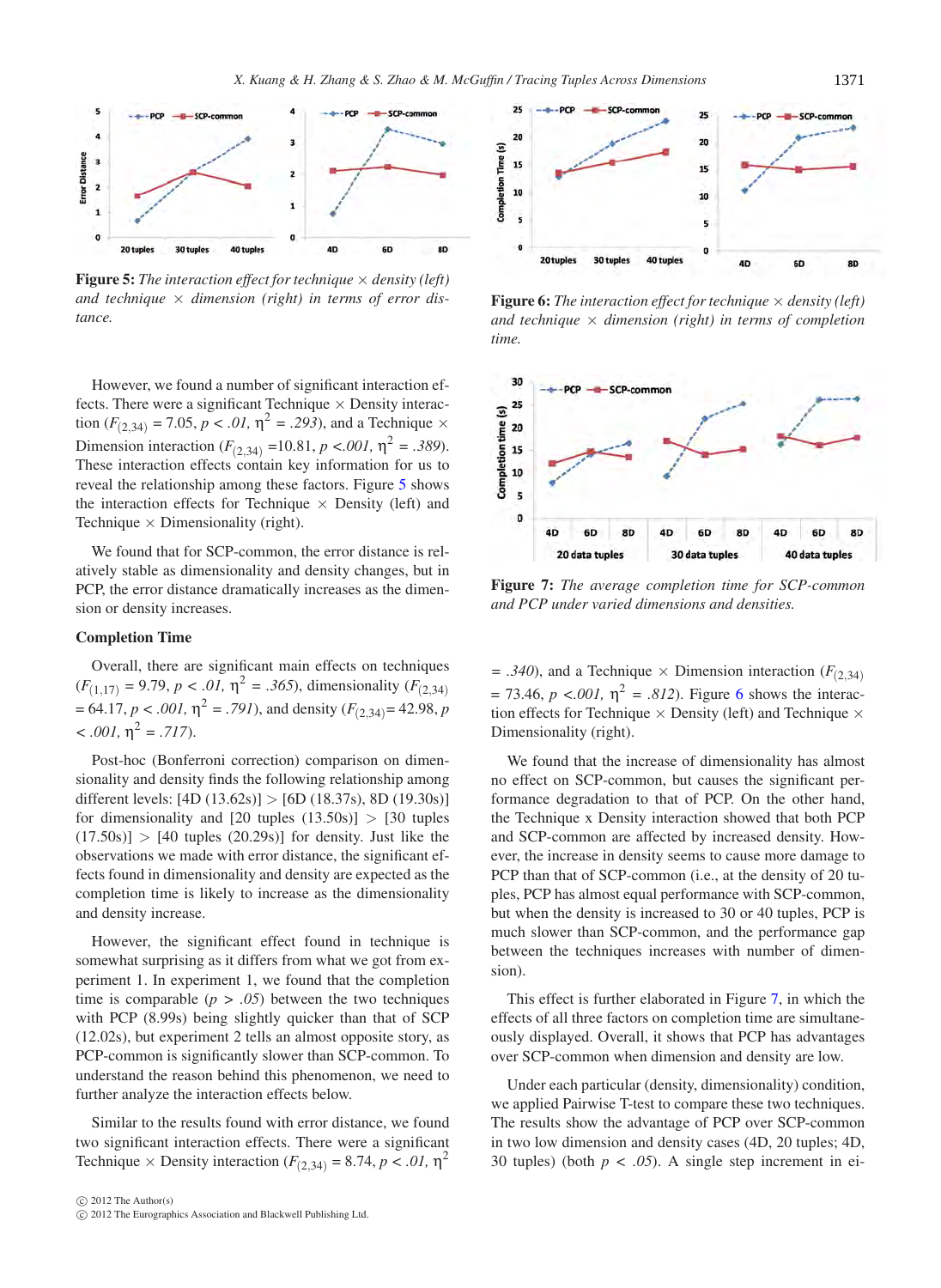ther dimension or density renders PCP comparable to SCPcommon, as proven by pairwise T-test in these two cases (6D, 20 tuples; 4D, 40 tuples) (both  $p > .05$ ). Finally, further increase in either dimension or density will make PCP inferior to SCP-common, as demonstrated by pairwise T-test on the rest of the 5 conditions. (8D, 20 tuples; 6D, 30 tuples; 8D, 30 tuples; 6D, 40 tuples; 8D, 40 tuples) (all *p < .05*).

# 6. Discussion

Experiments 1 and 2 revealed the following relationships between the four techniques:

- 1. SCP-rotated and SCP-staircase yielded poor performance and users found them difficult to use. This seems to be because tilting the axes 45◦ makes the task more difficult, and requiring users to remember the value from axis to axis also increases difficulty.
- 2. PCP and SCP-common performed better and were preferred by participants. However, these two techniques seem suited for different scenarios: PCP is better at low dimensionality and low density, and SCP-common is better when these are higher.
- 3. The performance of PCP is dependent on dimensionality, while the performance of SCP-common seems roughly independent of dimensionality.
- 4. Increasing density affects the performance of PCP more than it affects SCP-common.

We now offer theoretical explanations of the observed differences between PCP and SCP, partly to guide future design of visualization techniques.

# User strategy for value retrieval

To inspect the values of a data tuple across multiple dimensions, one needs to trace it from one cell to another. There are different hypothetical strategies which users may use (Figure 8):

- "Remember-value": The user memorizes the position or numeric value along the axis common to the two cells, which is invariant to the arrangement and alignment of cells.
- "Count-point": The user memorizes the ordinal position of the tuple within a local interval, e.g. a tuple can be identified as "the tuple with second largest X2 attribute value, among all those having X2 values between 0 and 10".
- "Trace-line": This strategy can be used with SCPcommon: the user imagines the horizontal line passing through all the points of a tuple, and follows this imaginary line to the point above the target horizontal axis. (Note that SCP-staircase also allows tracing along imaginary lines perpendicular to the shared axes, but this must be repeated for each pair of adjacent scatterplots, rather than done once globally as in SCP-common.)

Actually, users' choice of strategy may be affected by the visualization technique and the specific instance of the trial.



Figure 8: *The possible strategies for users to perform when tracing tuples across dimensions*

With SCP-common, when data points are sparse, users may trace along an imaginary line, because *"it is easier than estimating and remembering the value on the axis"*, given a sparse neighborhood around the point of question. With increased density, however, tracing along an imaginary line surrounded by many distracters can become difficult. Especially, one participant commented that *"without grid lines, the virtual line is quite misleading when there are many neighbors"*. In such case, the user may prefer one of the other two strategies, neither of which should be hindered by increase in dimensionality. Indeed, for SCP-common, the experimental results found that dimension has no significant effect on completion time and error distance, for a dataset denser than 20 tuples.

For PCP, the only strategy we can think of is to visually follow the polygonal line representing a tuple. Since this operation takes more time with increased dimensionality, we expect dimension should have an effect on performance with PCP, and this is indeed found in our experimental results.

# Clutter problem in SCP and PCP

The most fundamental difference between SCP and PCP is the tuple's visual representation: points (SCP) versus a polygonal line (PCP) (or, in some variants of PCP, a smooth curve [HvW10]). The tradeoff between a point and a line may explain why performance with PCP is more sensitive to density than SCP. Points are more space-efficient than lines: adding more points introduces less clutter than adding more polygonal lines.

However, when the screen is not cluttered, a line that intersects with the associated axis allows the user to directly read the numerical value, without the need to visually project the data tuple to the axis through imagination. At low density, tracing along visual lines (as in PCP) may be easier than tracing along an imaginary line or memorizing positions or numeric values (as in SCP). Therefore, tracing tuples across dimensions will be easier with PCP as compared to SCP when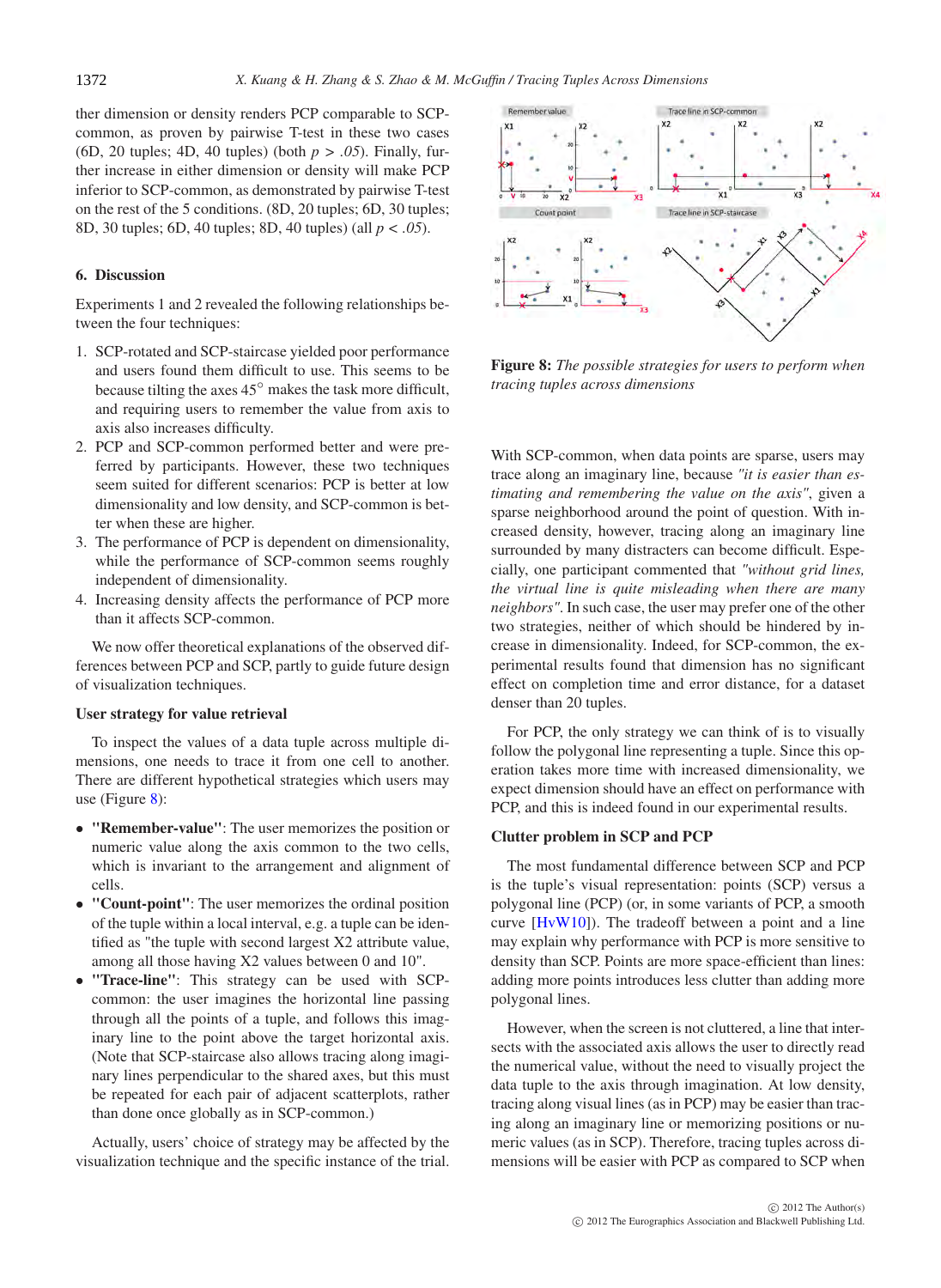

Figure 9: *Examples of PCP and SCP with 10 tuples (top) and 40 tuples (bottom). It is apparent that clutter increases faster in PCP.*

the screen is not cluttered. Figure 9 shows the examples of equal-density dataset with both PCP and SCP, in which it can be seen that, when the number of tuples increases from 10 to 40, the increased difficulty of task for PCP is clearly greater than for SCP.

# Guideline for user

Based on the experimental results, we have come up with a table that can guide users in choosing which visualization technique to use for value retrieving task in respect to dimensionalities and densities.

Figure 10 shows the recommendation of techniques for value retrieval under varied dimensionality and densities. Cells with "PCP" or "SCP-common" means PCP or SCPcommon has significant better performance. Cells with "∼" means PCP and SCP-common have comparable performance. And, cells with question mark is the condition which we have not covered in this study.

It can be seen that, PCP is recommended for cells in top left corner, which represent multivariate data with lower dimensionalities and densities. The cells in the bottom right corner represent multivariate data with high dimensionality and densities, and SCP-common is preferred. Cells on the diagonal line can use either of the two approaches, which offers users a choice depending on other considerations.

# 7. Limitation and Future Work

For practical reasons of experimental design, the testing conditions in our study only involved datasets with relatively low dimensions and density. In practice, visual analysts often face datasets presented with much higher on-screen density and dimensions. Future studies may want to further validate



Figure 10: *The recommendation of techniques based on experiment results. The dotted red rectangle highlights the conditions in experiment 1; the solid green rectangle highlights the conditions in experiment 2.*

our experimental results with such scenarios. In addition, many possible PCP and SCP variants have been proposed in the literature in which our study has only investigated a few. Future studies can involve other interesting variants, such as the Radar plot [CCKT83], to further our investigation. Lastly, PCP and SCP are only two of the vast number of visualization techniques presented in the literature. The value retrieval task is also one of the many visual analytical tasks. The InfoVis research community has a long way to go before being able to fully understand the design tradeoffs of the different visualization techniques in different tasks.

# 8. Conclusion

In this paper, two controlled experiments compared user performance in value retrieval tasks between four visualization techniques: three SCP variants (SCP-common, SCP-rotated, and SCP-staircase) and the baseline PCP, while varying dimensionality and data density. Results indicate PCP and SCP-common outperform the other two techniques. Furthermore, PCP shows advantages in low dimensionality and low density dataset, while SCP-common outperforms PCP in higher dimensionality and density dataset. We also proposed a guideline for choosing a technique based on the dataset properties. This is the first study we know of that empirically compares PCP and SCP for this task, and also the first study that has found an advantage for PCP over SCP for any task in any conditions. We believe the experimental results, the analysis and reasoning we formulated on the observed phenomena, and the proposed guideline of usage can be valuable for both researchers and practitioners to better understand and utilize PCP and SCP for more effective information visualization.

# 9. Acknowledgments

This research is supported by the National University of Singapore Academic Research Fund R-252-000-375-133 and by the Singapore National Research Foundation under its International Research Centre @ Singapore Funding Initiative and administered by the IDM Programme Office.